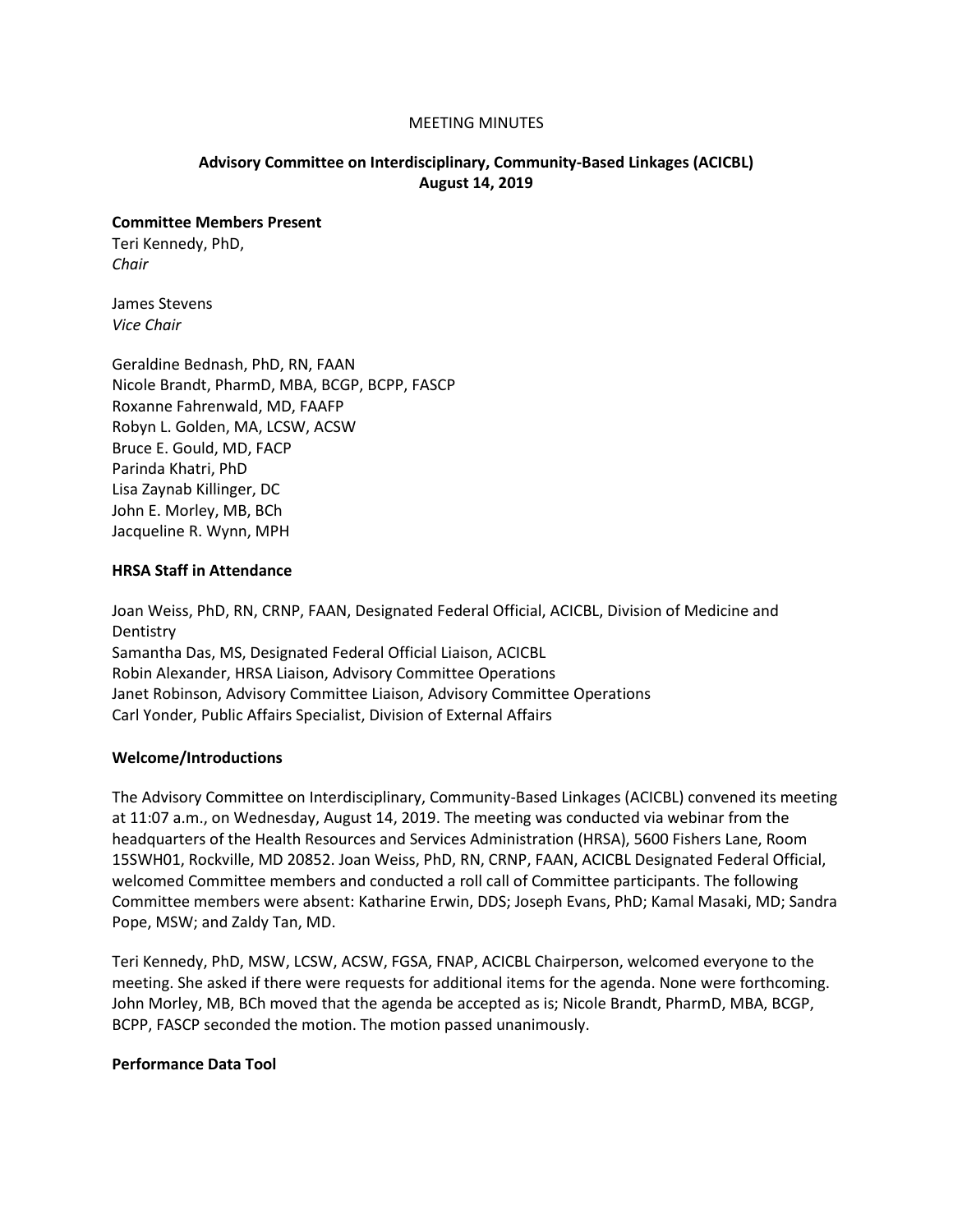Dr. Weiss introduced Hayden Kepley, PhD, Special Assistant to the Director, National Center for Health Workforce Analysis, Bureau of Health Workforce (BHW), HRSA, and Isaac Worede, Chief, Performance Measurement and Evaluation Branch, BHW. Dr. Kepley provided an overview and demonstration of the new Health Professions Training Programs Dashboard on the HRSA website [\(https://data.hrsa.gov\)](https://data.hrsa.gov/). This data tool provides performance data for each of HRSA's health professions training programs from academic year 2012-2013, aggregated by year, program, and state. Data is updated annually. Available data includes participant and graduate counts, participant and graduate demographics, clinical training site locations, and program infrastructure outputs (e.g., continuing education, faculty development). Using individual programs as examples, Dr. Kepley demonstrated features of the dashboard, beginning with the Participant Summary tab which displays a map with states color-coded by the density of participants trained by all grantees; participants by key training areas (medically underserved community, primary care community, and rural area); graduate intention; and primary discipline (behavioral health, dentistry, medicine, nursing, other, public health, student). Under the Participant Demographics tab, participant age, gender, race, and ethnicity are displayed, as well as Special Category data for underrepresented minority, disadvantaged background, and rural background. Clicking the Sites Information tab reveals a color-coded map displaying the density of sites by state and the number of sites by setting (medically underserved community, primary care setting, rural area, or other). The final tab, Courses Developed, has three sub-tabs that provide data on curriculum development and academic enhancement, continuing development, and faculty development.

Geraldine Bednash, PhD, RN, FAAN observed that the maps revealed enormous training program voids in some states, suggesting where the funding priorities should be. Dr. Weiss explained that HRSA responded to this problem by including language in this year's Geriatrics Workforce Enhancement Program (GWEP) solicitation that allowed HRSA to take geographic distribution into consideration. Each state was allowed a maximum of one grant except those with more than three million older adults that could have two grants. As a result, the program is currently operating in seven additional states and two territories. Dr. Kepley commented that this is the kind of discussion that the dashboard is designed to encourage; without the data display, it had not previously been possible. Dr. Bednash further observed that some states may be limited in their ability to develop a competitive application; Dr. Weiss noted that the limit on the number of grants per state meant that multiple organizations worked together to submit a coordinated program as a single application.

Additional Committee discussion focused on whether the number of health professions represented on the dashboard should be expanded, e.g., social work is represented under behavioral health but provides a much broader array of services. Dr. Kepley encouraged Committee members to provide feedback through Dr. Weiss about professions with large numbers of participants that should be represented on the dashboard. Dr. Weiss asked whether more detailed data under headings is available, e.g., for the Alzheimer's/dementia chronic disease topic under the Continuing Education section of the Courses Developed tab. Dr. Kepley responded that more specific data may be available upon request, but is not displayed on the dashboard. Lisa Killinger, DC inquired if there is a way to disseminate information about health professions training to chiropractic schools. Dr. Weiss suggested that the best approach is to register on grants.gov to look for Funding Opportunity Announcements (FOAs) related to chiropractic. Chiropractors are not eligible for National Service Corps funding, but may apply for GWEP. Area Health Education Centers (AHECs) may train chiropractors in their programs. Dr. Kennedy inquired if it is possible to find awardees of a program for the current year. Dr. Weiss replied that current awardee data is available on the Find Grants dashboard; Dr. Kepley demonstrated how to find and search that dashboard.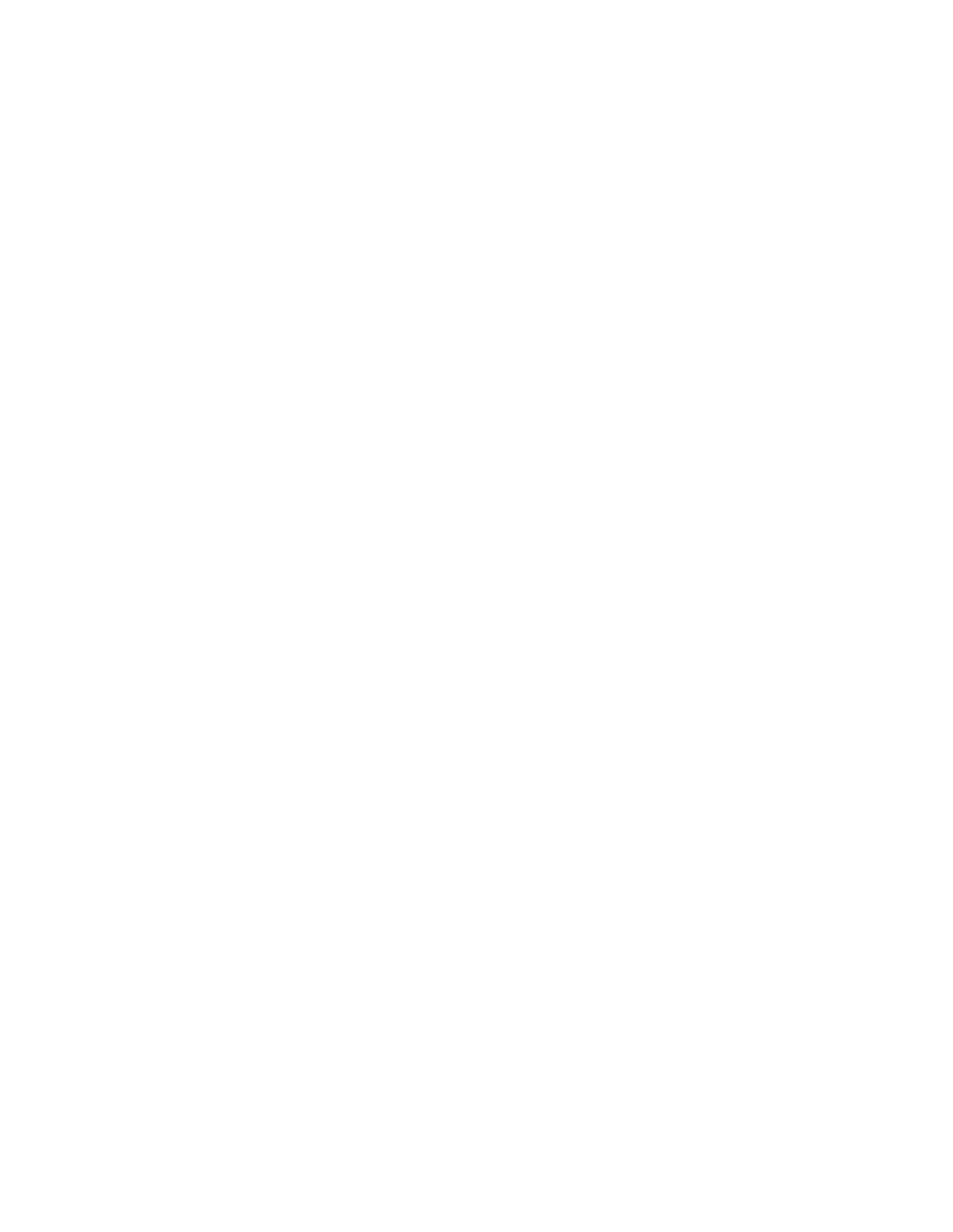## **Business Meeting**

Dr. Kennedy asked for corrections or additions to the minutes of the May 16-17, 2019 meeting. None were forthcoming. Dr. Killinger moved to approve the minutes as is; Dr. Morley seconded the motion. The minutes were unanimously approved by Committee members.

The Committee scheduled the following meeting dates to complete the 18<sup>th</sup> report to Congress prior to the expiration of most current members' terms in late February/March 2021: October 11, 2019 conference call; February 20-21, 2020 in-person meeting; May 1, 2020 conference call; and October 20, 2020 conference call. The Committee tentatively scheduled dates for a January 14-15, 2021 in-person meeting and a February 27, 2021 conference call.

Dr. Kennedy announced that Mr. James Stevens will assume the role of Committee Chair at the October 2019 meeting, and she will become Immediate Past Chair. That leaves the position of Vice Chair to be filled. Dr. Weiss explained that the previous committee recommended a committee structure of Chair, Vice Chair, and Immediate Past Chair to ensure a seamless transition. All current members except Dr. Brandt and Roxanne Fahrenwald, MD, FAAFP will be leaving the Committee in 2021 so one of them would be the best candidate for the Vice Chair position. This discussion was postponed so that the next presentation could proceed on schedule.

## **The Role of Relationships in Patient Engagement and Data Analysis**

Dr. Kennedy introduced Steve Tierney, MD, Senior Medical Director of Quality Improvement at the SouthCentral Foundation (SCF) in Anchorage, Alaska. SCF is an Alaska Native health care organization that serves 65,000 tribal members across a vast geographic expanse, with many patients living in remote villages. Dr. Tierney, a family practice physician, established three objectives for his presentation: 1) to analyze the steps taken by SCF to transform its health care system into one that emphasizes patient engagement and shared responsibility with providers; 2) define the ways in which SCF supports providers in offering relationship-based care; and 3) analyze the ways in which relationship-based care and patient engagement lead to improved health outcomes and customer satisfaction.

SCF's approach, the Nuka System of Care, encompasses five key work systems: medical services, behavioral services, dental services, tribal services, and health care support. "Nuka" means "big living things" to many Alaska Native communities and represents SCF's approach, characterized by customerownership, relationships, and a holistic approach to health care. The approach strips most of the process steps out of the traditional health care delivery system in favor of time for staff and patient to engage and for patients to see the staff member almost on demand. Its success is demonstrated by measures such as these: a 40 percent drop in emergency room visits (2000-2017); a 36 percent drop in hospital stays (2000-2017); a 6 percent increase in operating margin (2012-2017); 75<sup>th</sup> to 90<sup>th</sup> percentile rankings on many HEDIS outcome measures; 97 percent customer-owner satisfaction; and 95 percent employee satisfaction.

These accomplishments were achieved in partnership with the community, not imposed on community members. Customer-ownership implies each member is in charge of his or her own health, and can ask for assistance in changing behaviors, rather than being told what to do by providers, i.e., it's a service model approach rather than paternalistic. SCF's Board of Directors represents the community and provides feedback on what their friends and family members are experiencing as they engage with SCF.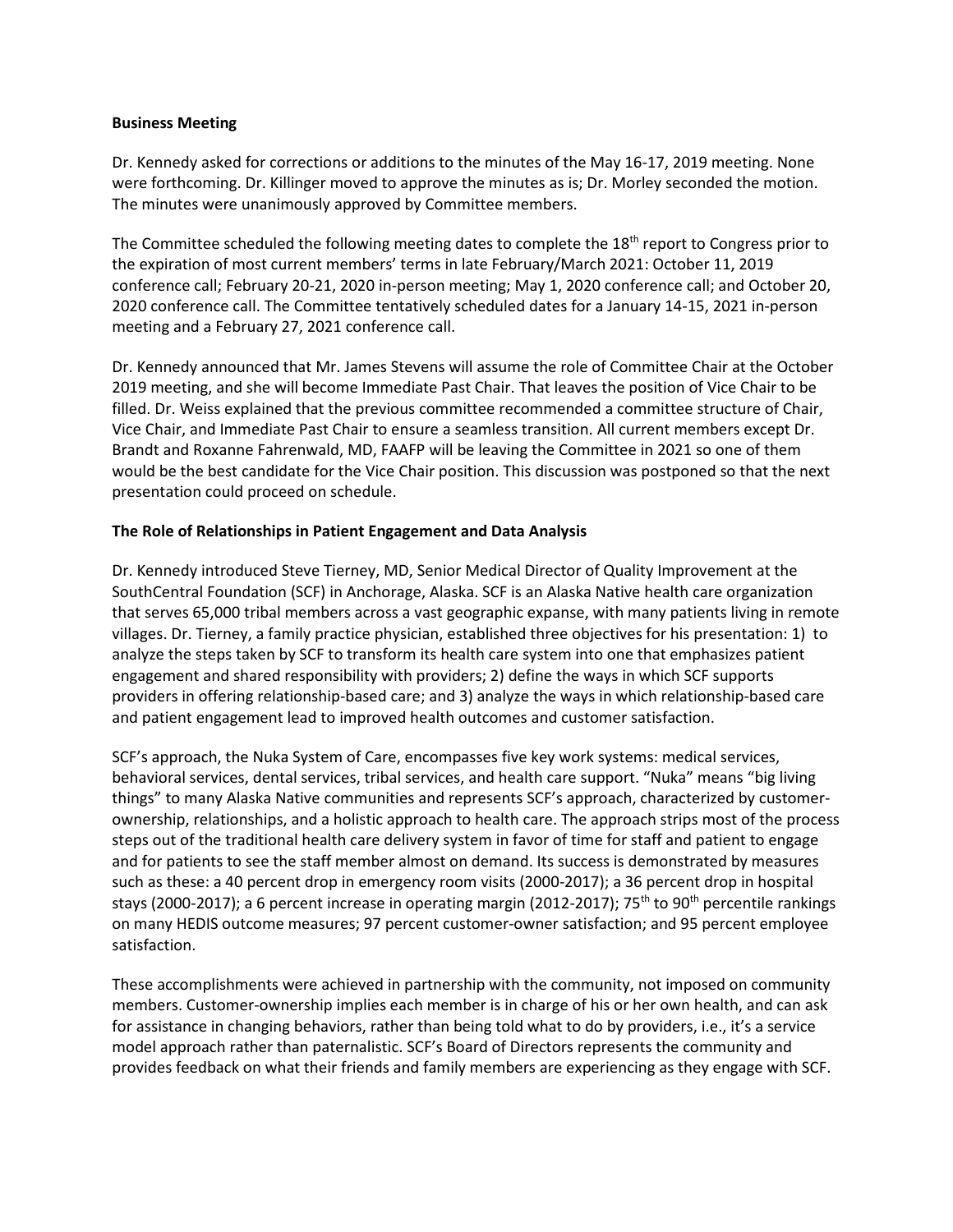To redesign its service delivery, e.g., how to monitor chronic diseases in patients living far away from clinics, SCF asked community members what they wanted. The answer was that they didn't want to have to re-explain their problems to someone new each time and they wanted to see a health care professional quickly when needed. In response, SCF rebooted its system to make sure patients can quickly see a member of their health care team and that everyone in the system can link reports of their interaction with that patient to the patient's primary care provider. Appointments can now generally be obtained within the next 200 minutes. In remote villages, emergency medical technicians (EMTs) have been trained to respond to acute health needs. Candy machines are pre-stocked with common medications, so physicians can write a prescription, the pharmacist can drop it in the queue, and the patient receives it immediately. Traditional health promotion approaches, such as the use of, flyers and brochures to change health attitudes and behaviors have been replaced with personal relationships in which staff are trained to engage and relate to patients about their health concerns in what SCF regards as a bilateral collaborative agreement between these customer-owners and health care staff. Customerowner satisfaction is measured after every health care encounter via brief iPad-based questionnaires that allows level of satisfaction to be correlated to each specific visit.

Before the introduction of the Nuka system, work flowed through the provider, leading to a cost of \$400/encounter. SCF realized that 70 percent of the care provided to patients such as providing a flu shot or refilling a medication, could be done outside the office visit. Under the new system, Health Care Support Teams composed of an RN case manager, provider, certified medical assistant, and behavioral health consultant, provide services such as medication refills, test results, chronic disease monitoring, etc. outside the traditional office visit. The case manager and support team address most of the needs of the 80 percent of patients with low to moderate intensity needs. As a result, physicians, behavioral health consultants, and pharmacists are able to focus their attention on the 20 percent with high intensity needs, such as those with serious medical conditions and reduces a physician's daily patient load from 25-30 15-minute encounters to 10-12 30-minute visits. Other professionals such as dietitians, mental health professionals, certified nurse midwives, etc. supplement the Team care as needed and can normally be deployed within 10 minutes. Patients are not lost in the process because they stay in the room and the professionals come to them. With each team managing the needs of 1100-1400 owners, staff burnout is avoided, continuity of care is ensured, trust is built between patients and providers, and healthier outcomes are achieved.

Health care staff had to adjust to a new, population-based definition of quality care rather than the traditional visit-based approach. New staff spend a year in training to learn how to behave differently as a member of a multidisciplinary, independent, customer-driven team. They are given the tools to allow them to work at the top of their license to maximize the services that can be provided to patients.

SCF employs a relational data process to consider patient trajectories and outcomes, examining data points such as medication clustering and visit types to determine how to change the trajectory of, for example, a high number of emergency room (ER) visits or readmission to the hospital within 30 days. The focus of the data is on impact, rather than process, and independent of diagnosis. Customer service data from the iPad surveys shows that the percentage of complementary feedback has increased dramatically since 2011, while the number of complaints has declined. The next step in the ongoing data collection and evaluation system is to apply artificial intelligence to look at machine learning and pattern recognition in the cloud-based database.

Dr. Kennedy invited questions from the Committee. Bruce Gould, MD, FACP inquired how SCF obtains its funding. Dr. Tierney reported that about 40 percent of funding is from block grants, 40 percent is from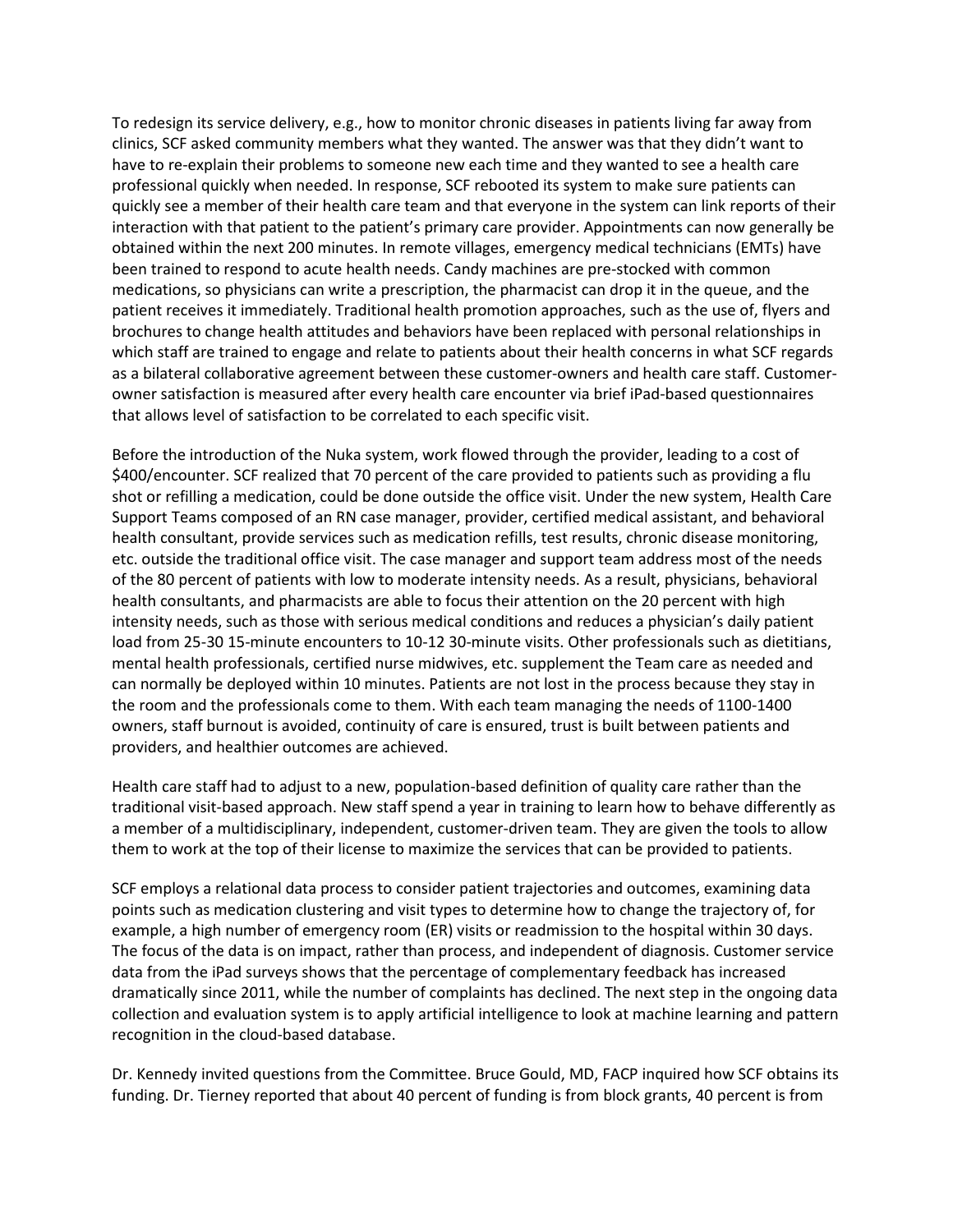Medicare/Medicaid (fee for service) and 20 percent is fee for service from private insurers. There is Joint Commission accreditation at some SCF sites. Parinda Khatri, PhD, observed that SCF's workforce of 2000 employees for 65,000 customer-owners is a rich staffing pattern. She asked how SCF recruited new staff and retained current staff in order to bring its model to fruition. Dr. Tierney responded that SCF conducted a functional analysis of people's jobs, and found that most their work activities could be repurposed, e.g., the vaccination nurse could provide a broader range of nursing services. The system redesign ensured that high impact could be achieved with low overhead, e.g., the physician authorizes a flu shot, but the medical assistant administers it. This allows SCF to maximize revenue by increasing efficiency. Positions that didn't fit into the redesigned system were eliminated, but individuals occupying them were told they could reapply for new jobs. Dr. Khatri asked for more detail about SCF's workforce development approach to recruiting and retaining employees. Dr. Tierney replied that SCF hires new employees as temporary provisional employees and provides a 12-week training program; upon successful completion, the new staff member is fully prepared. SCF also provides 30-year career ladders (medical, administrative, or technical) for all employees and recruits students at age 12 to shadow professionals at SCF so that they will aspire to a job there when they graduate from high school. In addition, SCF conducts personality profiling of all new staff in order to compose teams whose members complement one another, then provides integrated care team training. By providing multiple levels of training, incentives, and support, SCF has high retention rates: one-third of its 60 physicians have worked at SCF for more than 20 years and many have been there 15 years or longer. There is a wait list of applicants for nursing positions. The system also monitors employee work patterns to avoid burnout; most physicians work about 45 hours per week and see 10-12 patients per day. Dr. Fahrenwald inquired about how SCF approaches the dilemma of health professionals being reimbursed and evaluated on a per visit basis versus focusing on outcomes. Dr. Tierney explained that instead of relying on repeat doctor visits from the same group of people, SCF has found that new people begin signing up because they know they can quickly get an appointment with someone they know, rather than wait in the ER. A health care system will achieve what it focuses on, either numbers or outcomes. Dr. Fahrenwald noted that providing 30-minute appointments in lieu of 15-minute ones means the total number of patients is cut in half. Dr. Tierney responded that his mission is not to satisfy regulators, but to help his customerowners. If the health care system does the right thing, the staff will support it. Dr. Fahrenwald agreed, but observed that regulators need to be educated about this point. Mr. Stevens asked how SCF works with local nonprofits to address social determinants of health. Dr. Tierney explained that SCF has sister nonprofits, such as the housing authority, criminal justice, etc., with which they operate a loose consortium. To reduce high numbers of ER visits, SCF placed an integrated care team into the local homeless shelter and teen shelter with support from the City of Anchorage, which had achieved cost savings from reduced ambulance calls. That contributed to new relationships with the City emergency medical service (EMS), police, fire department, and justice system. Dr. Kennedy thanked Dr. Tierney for his presentation. He emphasized in closing that the health care system needs to educate regulators about new ways to focus on improving health outcomes, rather than continuing their current wasteful approach.

#### **Business Meeting Cont'd**

Dr. Kennedy thanked Committee members, especially those on the writing team—Joseph Evans, PhD, James Stevens, Dr. Khatri, Dr. Morley, and Sandra Pope, MSW-- for their help in writing the 17<sup>th</sup> report to Congress. She announced there will be a Congressional briefing about the report on September 23 or 26, 2019 on Capitol Hill. She will represent the Committee; the John A. Hartford Foundation, the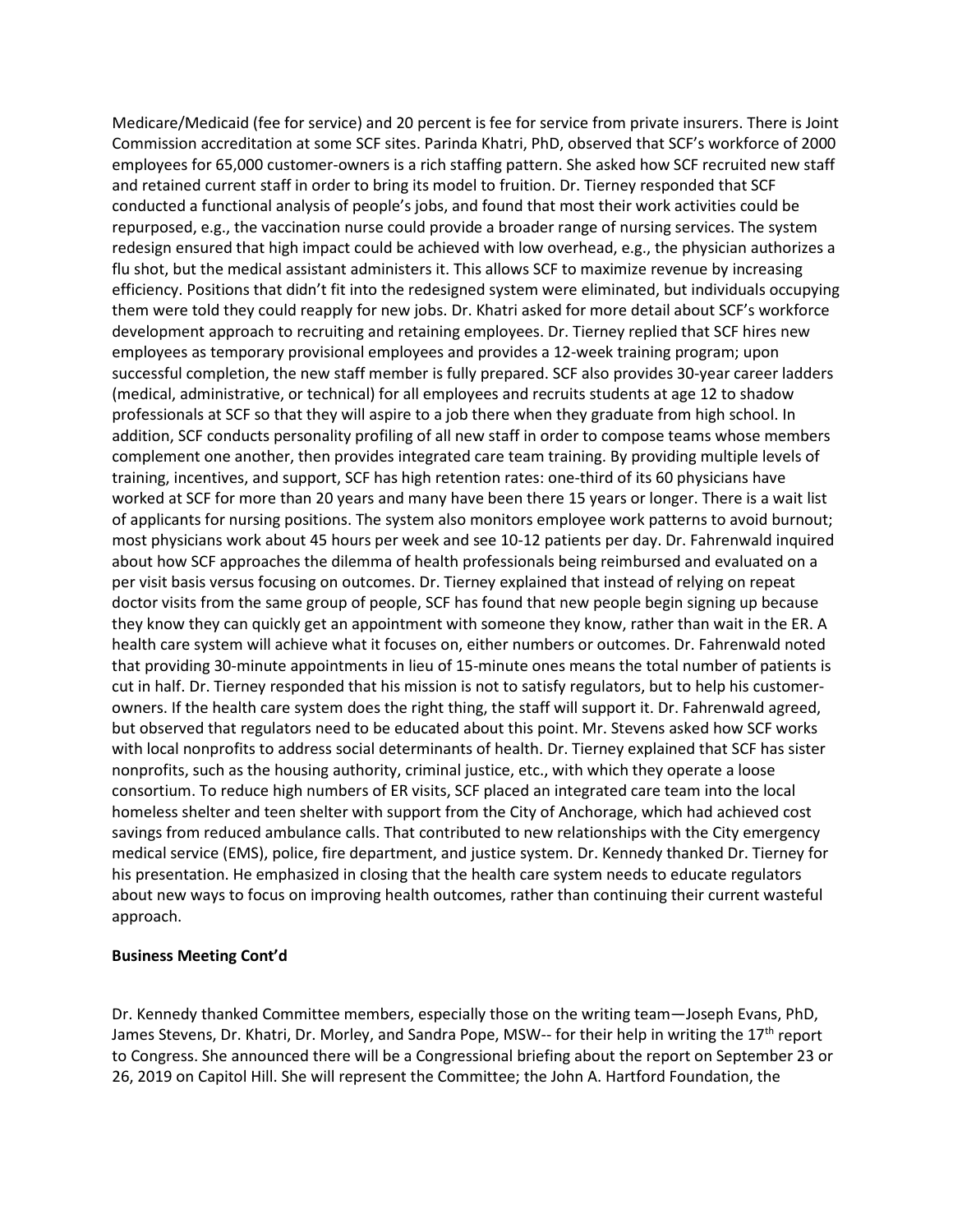Institute for Healthcare Improvement, and the Health and Aging Policy Fellows have also been invited to participate. All Committee members are welcome to attend.

Dr. Kennedy invited comments on the issue raised with Dr. Kepley above about adding social work as a separate health profession rather than subsuming it under behavioral health. She suggested it could be listed as a profession rather than as a role. Robyn Golden, MA, reported that social workers lost their status as a health care providers in the Social Security Act. Dr. Weiss explained that eligibility for HRSA funding for Title VII, Part D is established by statute by Congress, so Congressional action would be needed to change it. She noted that other HRSA Committees have made similar recommendations with no effect thus far. Committee members asked if it would be helpful to expand understanding of the variety of health professions by providing more data with the goal of becoming more inclusive across disciplines. Dr. Weiss noted that this approach was discussed in the 15<sup>th</sup> report, and suggested that the Committee review that report before making a decision. She noted that the statute states the Committee provides advice and recommendations on policy and program development. In the 15<sup>th</sup> report, the Committee reviewed all programs and recommended funding levels for them. It's been five years since that report, so the Committee may wish to revisit that approach. Dr. Weiss noted that all programs under Part D are required by statute to be interdisciplinary/interprofessional. Thus, AHECs can train all health disciplines. There are, however, limitations about which entities are eligible for funding under specific programs. Ms. Golden said her objective was not to drive eligibility nor be prescriptive, but to expand understanding of those beyond the eligibility list, i.e., to be descriptive. Dr. Weiss observed that grantees design their interprofessional training based on their community needs assessments. Dr. Morley inquired if social workers were eligible to serve as Principal Investigators (PIs). Dr.Weiss noted that Ms. Golden is the PI on a GWEP grant; Ms. Golden said the important issue is the entity that receives the funding, noting that it is unfair that Schools of Social Work are not eligible. Dr. Weiss said that all disciplines are eligible for GWEP funding and three social work schools are current grantees. The challenge is that universities often prefer their medical schools to be the applicant. Dr. Kennedy confirmed that the recommendation from the  $15<sup>th</sup>$  report under discussion is this one: "Recommendation 1: ACICBL recommends that Congress revise the eligibility requirements for Title VII, Part D, programs. Eligibility should not be limited to specific health professions schools in isolation. To promote interprofessional education, applicants should be permitted to develop the strongest consortia available to them, based on their access to local health professions schools, the strength of available partners, and the needs of the community." Dr. Kennedy encouraged interested Committee members to review the 15<sup>th</sup> report; with sufficient interest, this topic could be revisited during the October meeting.

Dr.Weiss asked Drs. Fahrenwald and Brandt to determine their availability and interest in serving as Vice Chair of the Committee. They will consider the position and inform Dr. Weiss of their interest.

## **Review of ACICBL Recommendations**

The Committee's discussion of the ACICBL's draft 18th report, *Promoting the Inclusion of Population*  Health at the Nexus of Primary Health Care Delivery and Public Health, focused on a review and refinement of its five draft recommendations to date:

1. Train health professionals, students, faculty, and providers to better understand the impact of population and public health data. Including use of population health data to identify locationspecific risks and impediments/barriers to health in underserved community.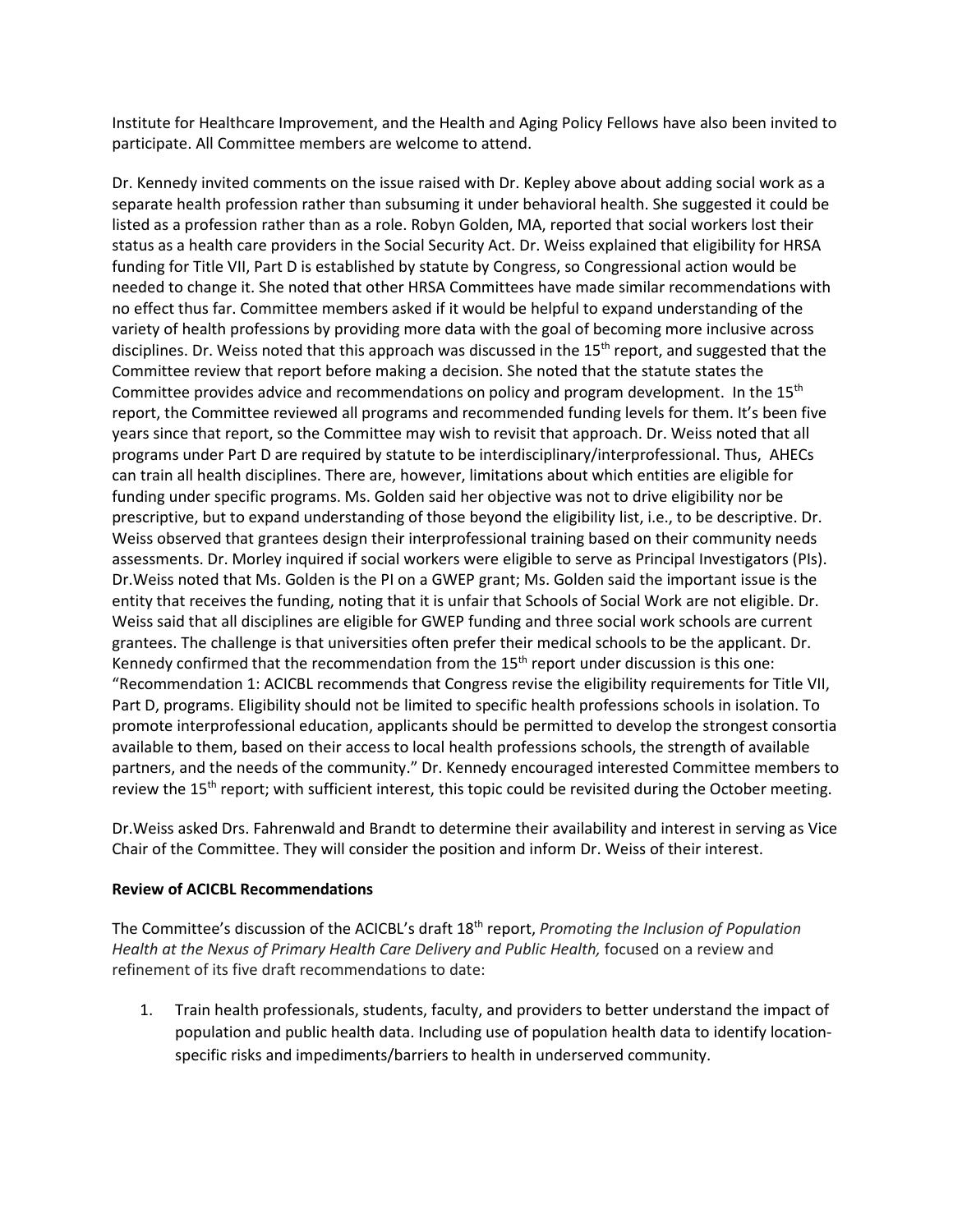- a. Impediments = cultural differences in a certain population; barriers or challenges to achieving optimal health status for a community (cultural beliefs, social determinants of health).
- 2. Analyze population health data to identify root causes (origin of these issues/key contributors) of disease and health.
- 3. Develop and implement evidence-based interventions to improve health status and outcomes in underserved populations and rural areas
- 4. Evaluate and translate the effectiveness of evidence-based population health interventions to improve health status and health outcomes in underserved and rural areas.
- 5. Disseminate [and uptake the scale and spread of] training for students, identified positive health outcomes/and promising best practices to rural and underserved population using population health data (a clearinghouse for resources, refer to the previous recommendation).

Dr. Kennedy noted that the goal is to develop three to five recommendations. Dr. Weiss pointed out that the recommendations should relate to programs under Title VII Part D. Recommendations may be addressed to HRSA or other federal agencies, such as the Centers for Medicare and Medicaid Services (CMS); those to HRSA are more likely to be implemented.

Key points of the Committee's discussion include:

# Cross-recommendation Considerations

- 1. Keep the focus of the five current recommendations, but expand the language to reflect Committee discussion below.
- 2. Revise the current focus to "train" relevant audiences on the use of population and public health data in the draft recommendations because "train" is too narrow. A broader focus is needed, e.g., "prepare" relevant audiences to use such data. However, because the Secretary and Congress may not understand the word "prepare," consider "Educate and prepare…." Alternatively, consider "recuit and retain.
- 3. Avoid redundancy across recommendations, e.g., between recommendations 1 and 2, and 4 and 5, where there may currently be some overlap.
- 4. Expand the focus on audience in the draft report beyond medicine, medical schools, etc.; the focus is currently too narrow. Instead, focus on the health workforce; a more interdisciplinary focus is needed.
- 5. Educate the population as well as providers about the use of population and public health data. A term such as "patients, families, and caregivers" will be more meaningful to the Secretary and Congress than "population." It's important for those voices to be heard. Expand relevant audiences to also include the "community at large" to empower them to be agents of change.
- 6. Adopt a team mentality toward the improvement of health, with team members including not only health professionals but also patients, families, and caregivers; health care administrators; and politicians who allocate funding.
- 7. Adopt a more demanding goal than "understanding" population/public health data, e.g., accessing, using or applying data. Currently, the healthcare community does not know what to do with the data, e.g., claims data, that it already has.
- 8. Consider the goal of training. It may simply be to get population health on the radar of trainees. Most people are unfamiliar with public health data, so they need to understand the basic concepts. Teaching people that such data is available and where to find it is important. Analysis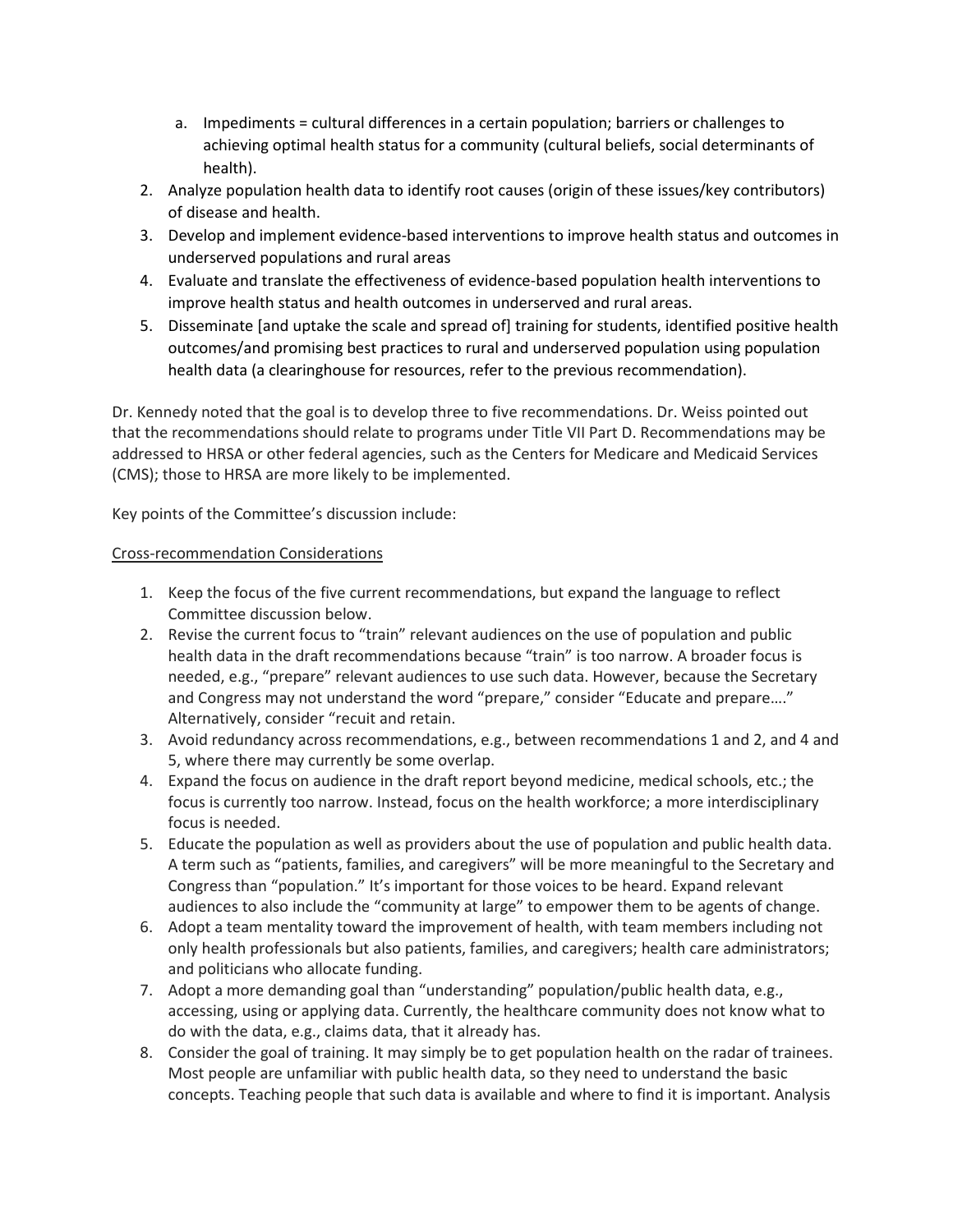may be too demanding a goal for students. For everyone, the goal is for trainees to appreciate the importance of population health factors and then incorporate that information into the clinical encounter and in system-level interventions.

- 9. Convey training information about population/public health in ways that are relevant to the audience, i.e., discussions that are too technical or arcane will cause eyes to glaze over. Show how the information is directly relevant to their practice, e.g. how pollution affects asthma or how lack of transportation options causes someone to take an ambulance to the ER.
- 10. Train faculty about population and public health data themselves; otherwise, the information won't be taught.
- 11. Recognize generational differences, e.g., today's students appreciate data applications, such as geo-mapping, for mining population/public health data.
- 12. Consider the term "contributing factors" in lieu of "root causes" because there are multiple issues co-occurring in highly complex cases. Whether or not the term "root causes" remains in the recommendations, define root causes in the body of the report. Add a footnote to the recommendation(s) if the term is used.
- 13. Use social media to provide a knowledge base about population/public health for the public and for those in training.
- 14. Retain references to the "nexus of public health and the health care system" in lieu of references to population health or public health, which have their own (sometimes negative) connotations.
- 15. Consider referencing the Bronfenbrenner's systems theory approach to population health (i.e., an onion in which layers of the patient and community are peeled off) as a way to communicate how this approach works.
- 16. Emphasize health equity and health disparities as important themes that run throughout all the recommendations. Add a preamble to the recommendations that acknowledges health disparities and factors that are community-specific as foundational concepts to the recommendations themselves.

## Recommendation-specific Considerations

- 1. In recommendations 1 and 2, a broad goal such as "understanding the utility" of population/public health data (e.g., to recognize health disparities) could be an overarching goal that addresses potentially different expectations for "health care professionals" and "patients, families, and caregivers" to use/apply such data.
- 2. For recommendation 3 about interventions, add 1) "promising practices" to the "evidencebased interventions;" 2) "identify and/or develop and implement" at the beginning of the recommendation; and 3) a footnote to the recommendation that describes what interventions might be, including policy change.
- 3. In recommendations 3-5, add "at-risk communities" to the underserved and rural populations referenced as target audiences for improved health status and outcomes. At-risk communities may include affluent communities that are experiencing a particular health problem.
- 4. In recommendation 5, note that 1) dissemination applies to public health knowledge, interventions and promising practices, and curricula. Audiences to whom to disseminate include all the audiences referenced above; and 2) reference HRSA training programs and clearinghouse. Add social media as another avenue of dissemination.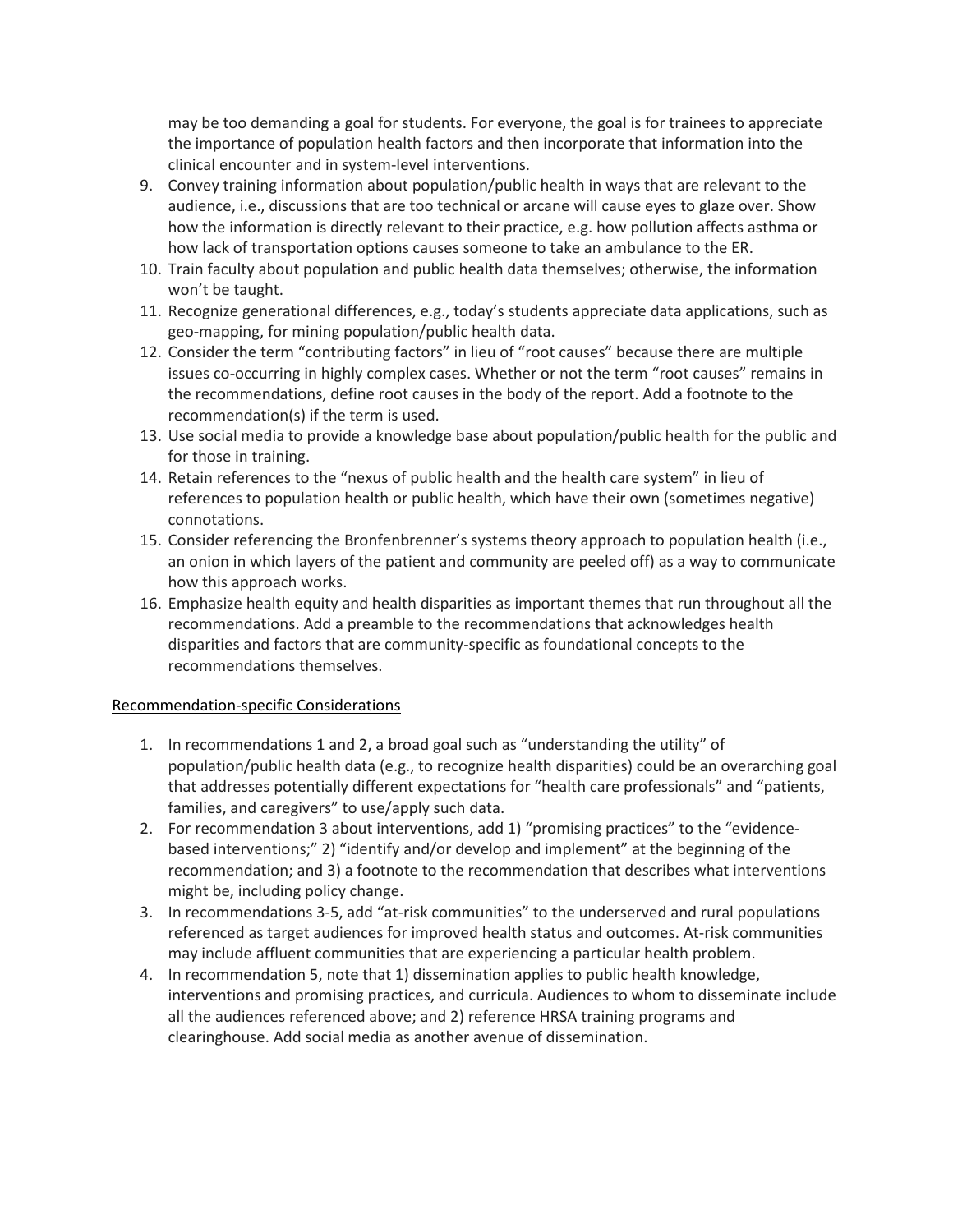Attachment A is an updated draft of the recommendations based on the Committee's discussion. The Writing Committee for the 18<sup>th</sup> report--Dr. Kennedy, Mr. Stevens, Dr. Gould, Dr. Killinger, Dr. Khatri, and Dr. Masaki-- will be meeting weekly with the writer for the report through the end of September.

Dr. Weiss updated the Committee on the Geriatrics Academic Career Award Program awards that were released earlier in the week. These awards are to institutions that apply on behalf of individuals to promote their career development as academic geriatric specialists. By statute, the eligible disciplines are medicine, allopathic and osteopathic, nursing, dentistry, social work, psychology, pharmacy, and allied health. HRSA made 26 awards: Two from nursing, two from social work, two from pharmacy, one from physical therapy, one from occupational therapy and one from dentistry, totaling nine nonmedicine disciplines; the remaining 17 were to medicine. One of the medicine awardees is a geriatric psychiatrist.

Dr. Kennedy expressed her thanks to the Committee for their support during her term as chair and said it had been an honor to serve. Committee members thanked her for her leadership and service.

## **Public Comment**

There were no public comments.

## **Adjournment**

Dr. Weiss adjourned the meeting at 4:54 p.m.